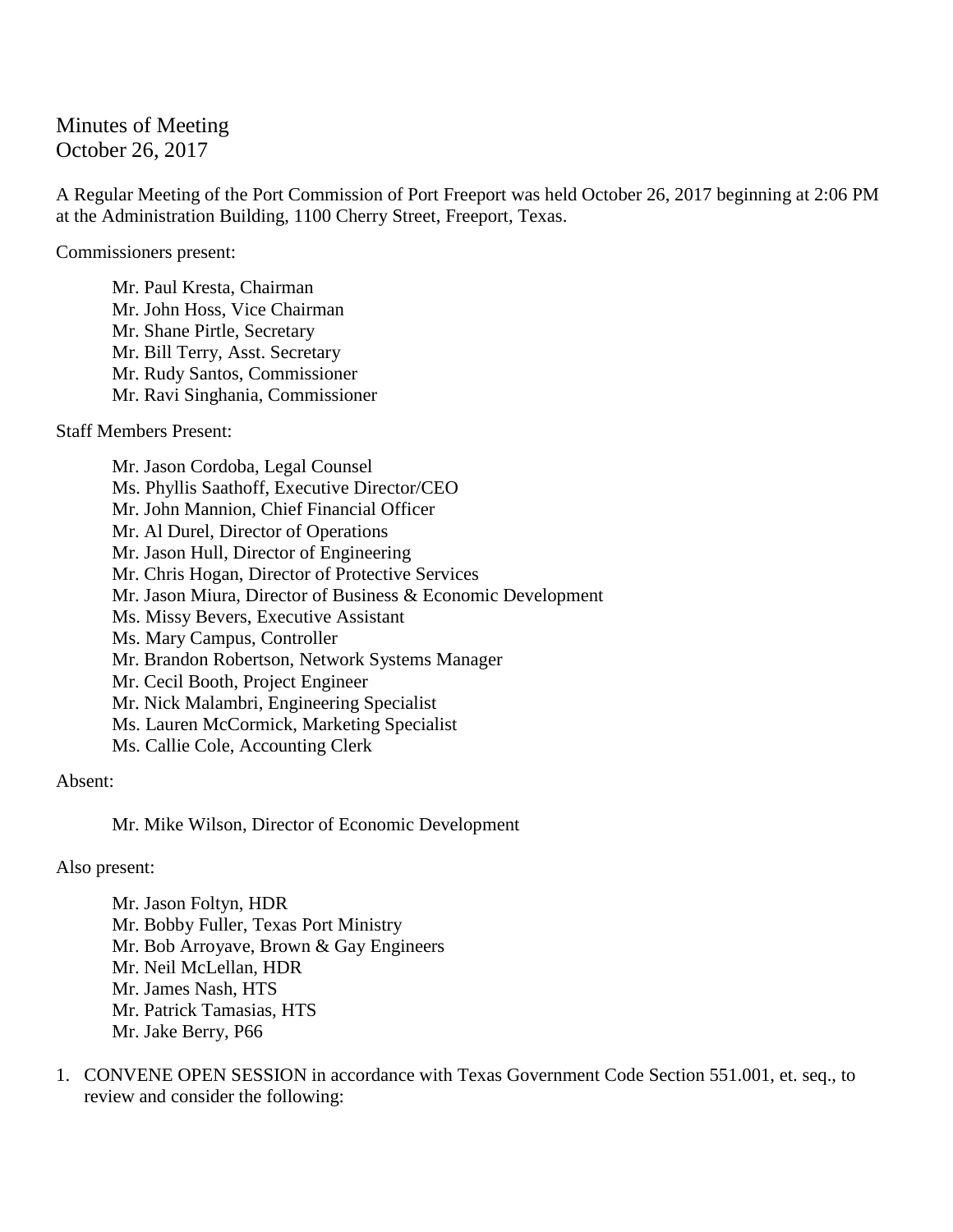- 2. Invocation Mr. Bobby Fuller, Texas Port Ministry
- 3. Pledge of Allegiance: U.S. Flag & Texas Flag
- 4. Roll Call. Commissioner Kresta noted that all Commissioners were present.
- 5. Safety Briefing Mr. Chris Hogan, Director of Protective Services
- 6. Approval of minutes from the Regular Meeting held October 12, 2017.

A motion was made by Commissioner Pirtle to approve the minutes as presented. The motion was seconded by Commissioner Terry with all Commissioners present voting in favor of the motion.

- 7. Reports from Executive Staff:
	- A. Receive report from Executive Director/CEO on activities and matters related to administrative affairs. Port tenant updates, USCOE, rail issues, AAPA Committees, leases, contracts, upcoming Port and civic events and other related administrative affairs.

Ms. Saathoff noted the activity at the Port has picked up thanks to HTS with the volume of vehicles handled through the Port increasing over the month. The Port has also seen an increase in steel pipe imports, and A&R Logistics continuing to increase the number of railcars received and conducting direct discharge into containers. The bagging line is expected to be installed this month. Commissioners Pirtle and Hoss along with staff visited the San Jacinto College Maritime campus October 20 to receive a demonstration of the simulator. Port representatives attended the first meeting of the Freeport EDC and City of Freeport October 24 to discuss the Master Plan. Ms. Saathoff will be attending the quarterly meeting with Col. Zetterstrom tomorrow to review the status of the Freeport Harbor Channel Improvement Project, the GRR and other applications the Port has pending. Ms. Saathoff also noted she will be delivering the Port's request (again) for the Corps to initiate preliminary design on Reach 1 of the Freeport Harbor Channel Improvement Project. Staff is working with Van Scoyoc consultants to plan a trip to WDC first week of November for agency and congressional visits. Staff will also meet with Tab Brown before he is reassigned as well as meet with Civil Works Director James Dalton. While in WDC, staff will take the opportunity to advocate for disaster relief and mitigation funds and raise awareness of the Port's INFRA grant application being filed. The Port participated at the JOC Breakbulk Conference in Houston last week, hosting a reception Wednesday evening for customers and potential business partners. The Port's annual golf tournament benefitting Texas Port Ministry is October 30 and the next Rail District meeting is October 27. The Harris County Transportation Conference is October 31 and November 9 Ms. Saathoff will be speaking at the Angleton Chamber State of the Community Luncheon.

B. Receive report from CFO on monthly activity and matters related to financial results, investments, insurance, leases, real property matters and other related administrative affairs.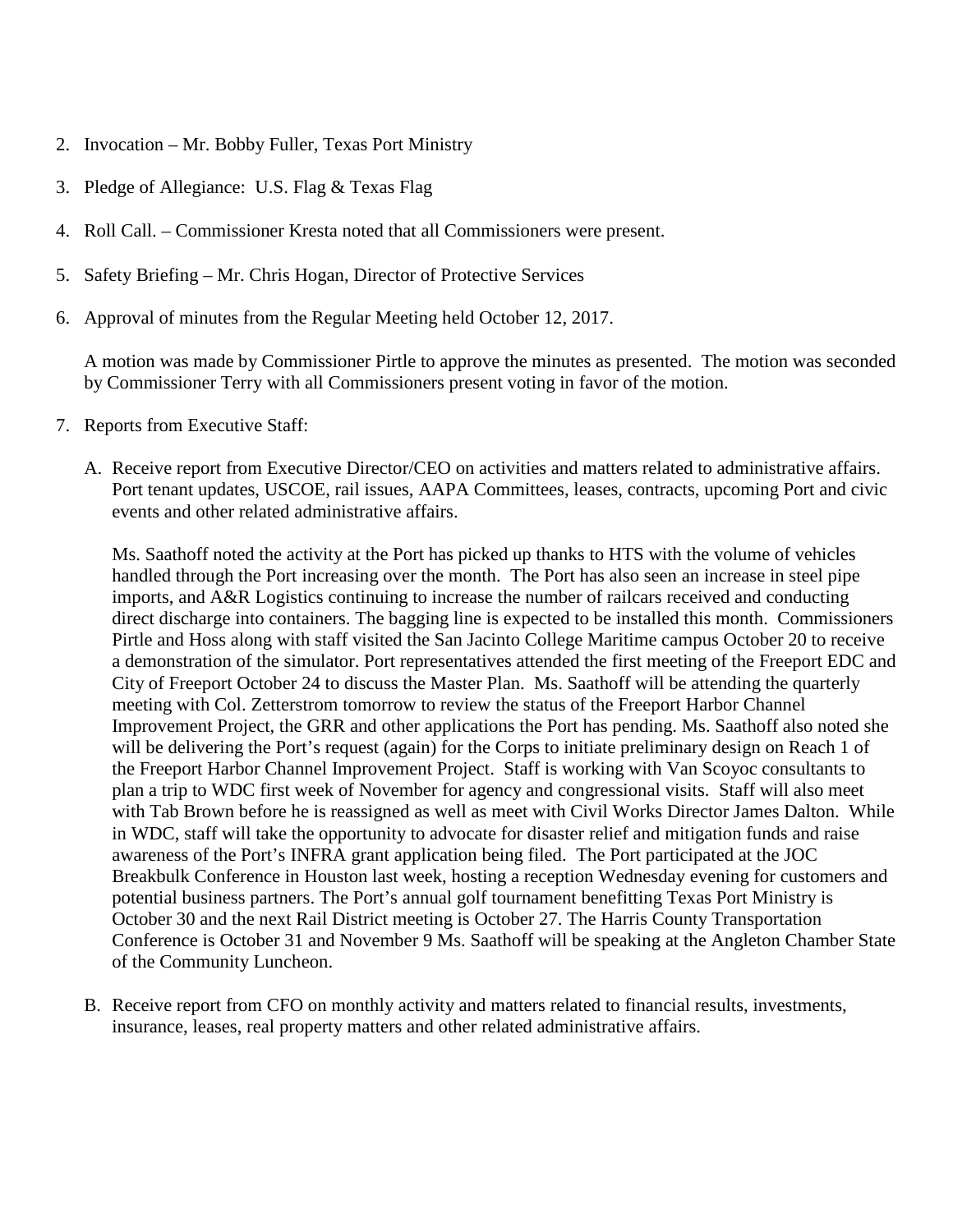Mr. Mannion gave a brief presentation on revenue and receivables to the Commission. Ms. Campus updated the Board on filing of the INFRA grant application and FEMA claims submitted as a result of Hurricane Harvey. She also reported that staff has finalized the electricity contract with the negotiated piece for the ZPMC cranes. Auditors will be at the Port the week of November 13 and new software users training will begin November 6.

C. Receive report from Director of Engineering on activities and matters related to Freeport Harbor Federal Channel, capital projects and other projects, Hydrographic Report and other related facility engineering matters.

Mr. Hull shared a picture inside the building of the CBP build-out project. He also reported the notice to proceed was signed to begin work on four more houses. The striping for the 5<sup>th</sup> Street/FM 1495 intersection project is complete and should be open for traffic tomorrow, October 27. Mr. Hull is told dredging should be completed by November 14 and advertisement for Placement Area #1 will be November 7 with construction to begin in January taking about 365 days to complete.

D. Receive report from Director of Operations on activities and matters related to operations, vessel activity, tonnage and other related port operation matters.

Mr. Durel shared a graph from his report highlighting tonnage over the last 10 years as well as monthly productivity of the gantry cranes. In addition, he showed a video of A&R Logistics working the very first car of resin.

E. Receive report from Director of Protective Services on matters related to safety meetings/injury report, security meetings, EMS update and other related safety, security and environmental matters.

Mr. Hogan reported the Port is another month incident free however there was a near miss reported in the Freeport Terminal/Chiquita yard. Safety vests are the number one violation with visitors in the Port because they are not aware of the policy. Commissioner Kresta questioned the absence of hard hats in the Chiquita incident. Mr. Hogan stated they were not required in this particular area but would followup to make sure that is correct.

F. Receive report from Director of Business & Economic Development on activities and matters related to industry meetings and Port presentations, Port events, and other related trade development or community relation matters.

Mr. Miura continues to meet with developers for the Parcel 14 Warehouse Project as well as potential customers for use of the additional acreage on P14. The Port was awarded USA cargo of pre-fabricated kitchens going to U.S. Virgin Islands for hurricane relief. Mr. Miura invited board members to join staff at the Petrochemical Conference Dec 12-13 in Houston. Port Freeport and A&R Logistics are joining together for a joint marketing effort at the conference to highlight plastics packaging capabilities, rail connection and future warehouse space. The next Rail District meeting is October 27. Public Hearing will be held to approve the FY 2018 Budget which is expected to be approved contingent upon Fort Bend County approving the Reimbursement Agreement. Mr. Miura was advised that TEMS will be awarded a contract to perform an intermodal facility study for Rosenberg. Additionally, their Director of Economic Development will be leaving for Round Rock. Mr. Miura thanked the Board for attending the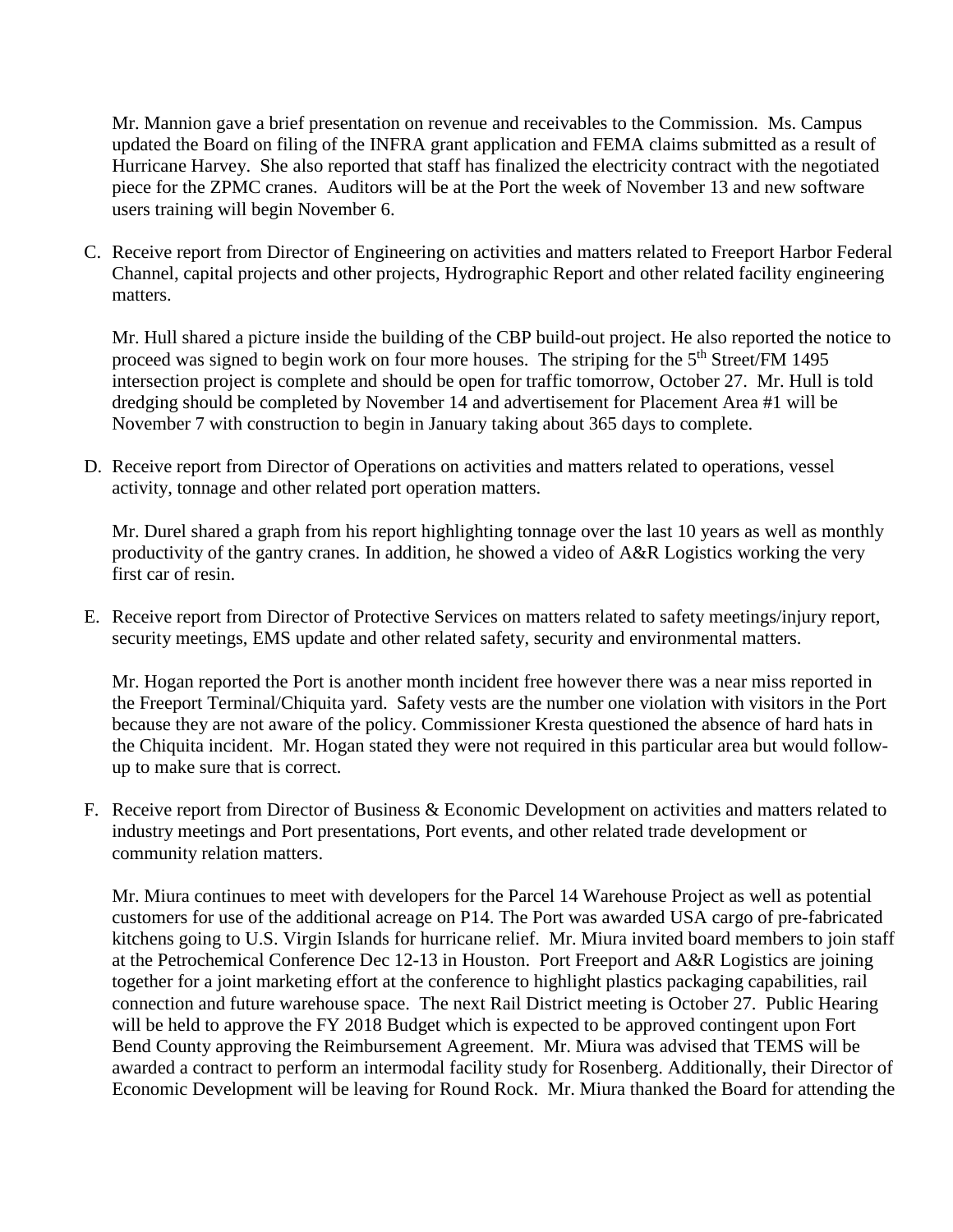reception held at the Breakbulk Conference last week. It was announced at the end of the conference that the breakbulk carriers were moving into an alliance similar to container carriers, to combine efficiencies and increase profitability.

- 8. Receive report from Commissioners on matters related to:
	- A. October 11 & 26 Finance Advisory Committee Commissioner Singhania stated the committee discussed the proposed tariff rate increase and a reservation agreement, both of which are on the agenda for approval today.
	- B. October 24 Personnel Advisory Committee Commissioner Hoss reported the committee met earlier in the week to discuss modifying Port policies to include Port officers, and review of health insurance renewal policy which has come in under budget.
	- C. October 26 Strategic Planning Advisory Committee Commissioner Terry reported the committee discussed a proposed agreement with UPRR for design and construction of the rail connection as well as a PSA with Rain Bowen for air quality monitoring for the East End properties. Both are on the agenda later today for approval.
	- D. Meetings and conferences attended, Port presentations and other related Port Commission matters. Commissioner Santos reported attending the Breakbulk Conference and reception held in Houston as well as the kick off community meeting October 24 with the City, EDC and the Port.

Commissioner Pirtle also reported attending the Breakbulk Conference and reception and the community meeting October 24. In addition, he attended the San Jac Simulation October 20.

Commissioner Hoss also attended the San Jac Simulation and shared photos from the demonstration.

Commissioner Singhania reported attending the State of the Community luncheon October 19 as well as the Annual EDA Membership Meeting October 25. He will also attend the Rail District meeting October 27.

9. Public Comment

Mr. Bobby Fuller with Texas Port Ministry addressed the Board regarding the BBC Rhine. Nic & Estela Aluiso also addressed the Board regarding their East End property at 303 E. 2<sup>nd</sup> Street.

10. Approval of general rate adjustment to Port Freeport Tariff No. 005, to be effective November 1, 2017 2017.

Staff previously met the Finance Advisory Committee to discuss a general rate adjustment to the tariff. The last increase was approved October 2015. Staff is recommending a minimum 2% increase to items with a 3% increase to security fees related to wharfage and dockage items. Staff recommends approval of the tariff as presented with two additional amendments of Item 640 as discussed in the Finance Advisory Committee. Two words will be changed, arrived to received, depart to dispatched. The changes will take effect November 1, 2017.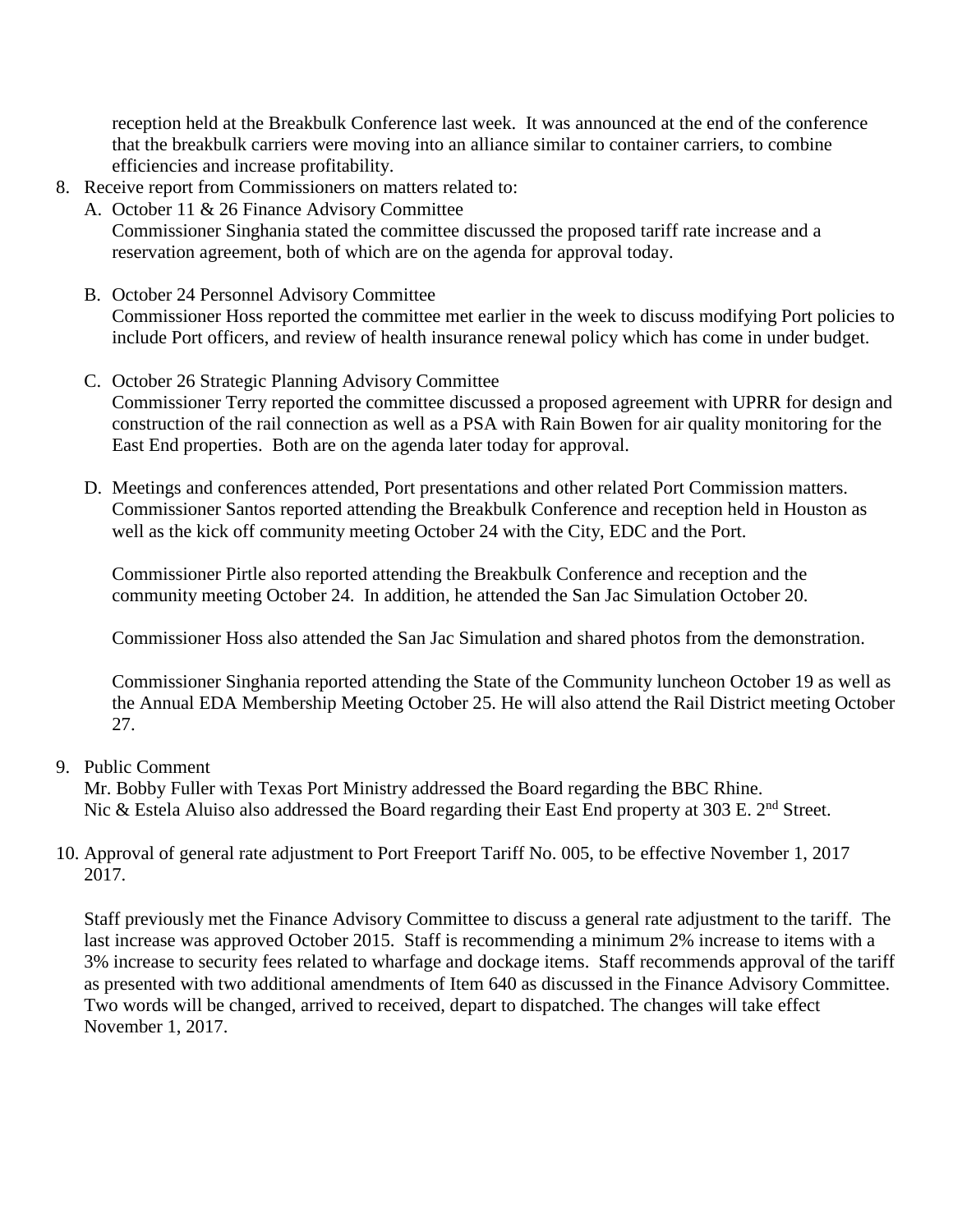A motion was made by Commissioner Hoss to approve the general rate adjustment as presented by staff. The motion was seconded by Commissioner Singhania with all Commissioners present voting in favor of the motion.

11. Approval of an Industry Track Agreement with Union Pacific Railroad and payment of \$260,889.00 as reimbursement for design and construction of new track connection, grade crossing and signal at Cherry Street.

Mr. Hull explained this is a standard track agreement with UPRR and is required for service of the new rail line. He noted that only UP and their employees can perform work on the railroad. The Port must reimburse UP for labor and materials for modifications to the crossing and crossing signal across Cherry Street as well as make the rail connection to their tracks. It is staff's recommendation the Board authorize Port Director to execute the agreement and approve payment in the amount of \$260,889.

A motion was made by Commissioner Terry to approve the agreement as presented and approve payment. The motion was seconded by Commissioner Santos with all Commissioners present voting in favor of the motion.

12. Approval of a modification to Policy 9.9 – Competitive Sealed Proposal Selection Criteria.

As previously discussed in the Strategic Planning Advisory Committee, Mr. Hull stated the policy before the board shows changes to the criteria and the weight to be used when the competitive sealed proposal for selection of construction projects is used.

A motion was made by Commissioner Terry to approve the modification. The motion was seconded by Commissioner Hoss with all Commissioners present voting in favor of the motion.

13. Approval of a Letter of Support to the Texas General Land Office to extend period of time for San Bernard River owners to repair dock structures.

Ms. Saathoff explained that many residents who experienced flooding along the San Bernard River lost dock structures and have been given to the end of the year to make those repairs. However, with limited availability of resources and other circumstances, they are requesting additional time. Ms. Saathoff is asking the Board to approve a letter to be sent to the GLO supporting the extension of the deadline to repair dock structures.

A motion was made by Commissioner Pirtle to approve the letter. The motion was seconded by Commissioner Singhania with all Commissioners present voting in favor of the motion.

14. Adoption of a resolution approving the acceptance of the Port's portion of proceeds received from high bidders on delinquent tax property held in trust by Brazoria County, Texas and authorizing the Chairman to join in conveyance to high bidders.

A motion was made by Commissioner Pirtle to approve the resolution. The motion was seconded by Commissioner Terry with all Commissioners present voting in favor of the motion.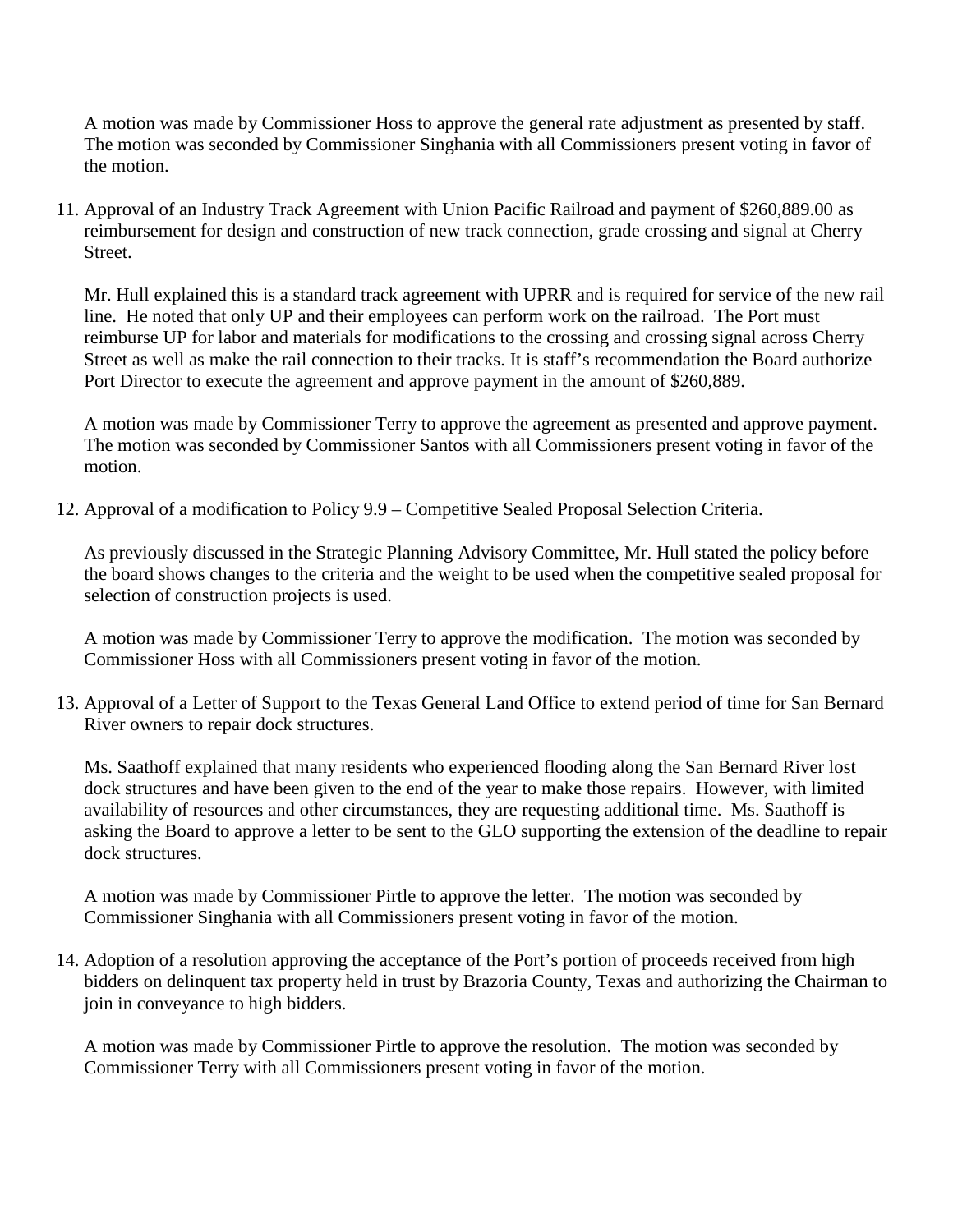15. Approval of Port Policy for Commissioner health, dental and vision insurance.

Commissioner Hoss stated the Personnel Advisory Committee has been reviewing the benefits associated with Port Commissioners, specifically the potential of offering benefits coverage to Commissioners. After researching the law, the Committee is satisfied this is legal and the Commissioners should be able to receive health benefits, same as the staff. The Personnel Advisory Committee has reviewed modifying Port's personnel policy regarding insurance and benefits and recommends the board adopt a change that expands health coverage to include Port Commissioners as specifically provided by Texas Laws permitted by Chapters 172 and 60 of the Texas Code. The Committee further recommends the Commissioners participate at the same cost-share ratios as offered to all employees. This benefit is an elective for board members. They will not receive any type of compensation should they choose not to participate.

A motion was made by Commissioner Hoss to approve the policy. The motion was seconded by Commissioner Terry with all Commissioners present voting in favor of the motion.

16. Discuss and consider approving Port Commission compensation fees.

Mr. Mannion presented a spreadsheet showing the history of fees, auto allowance and phone reimbursement for Commissioners, adding what is being proposed is an increase of the monthly fee from \$700 to \$800 per month.

A motion was made by Commissioner Pirtle to accept staff's recommendation as presented and approve the compensation fees. The motion was seconded by Commissioner Hoss with all Commissioners present voting in favor of the motion and Commissioner Singhania voting no.

17. Discussion regarding the date for the next CAP Meeting to be held in December 2017.

Mr. Miura stated that staff is recommending the next CAP Meeting be held December 7 at 6 p.m. at the Port offices. Staff is also recommending the Board review membership guidelines and adjust the attendance portion of the guidelines. Mr. Miura asked the Board to review the membership list included in BoardPaq and send any additions/changes to Business Development. Commissioner Kresta asked staff to review original guidelines, incorporate suggested changes and send back to the Board. The next CAP Meeting will be held December 7.

- 18. EXECUTIVE SESSION in accordance with Subchapter D of the Open Meetings Act, Texas Government Code Section 551.001, et. seq., to review and consider the following:
	- A. Under authority of Section 551.071 (consultation with attorney) for discussion regarding:
		- 1. Consultation with attorney regarding legal matters related to Holman Shipping, Inc. invoice.
	- B. Under authority of Section 551.072 (deliberation of real property) for discussion regarding:
		- 1. Discussion regarding the terms and conditions of a Reservation Agreement between Port Freeport and Invenergy Thermal Development LLC.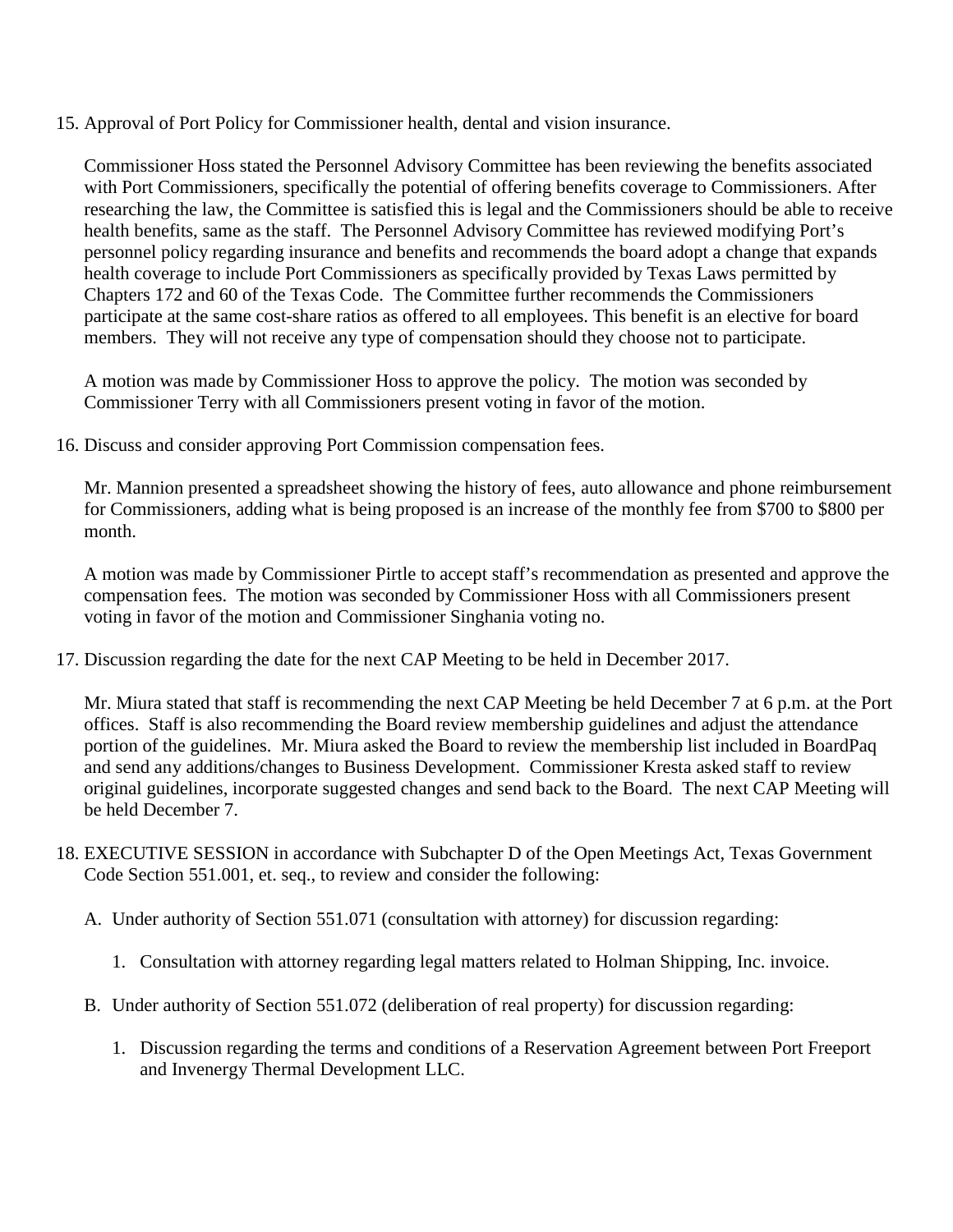- 2. Discussion regarding the terms and conditions of an Interlocal Agreement between Port Freeport and the Texas Department of Transportation.
- 3. The potential purchase, exchange, lease or value of real property located at Port Freeport, including but not limited to the real property located at and contiguous to Berths 1, 2, 5 and 7.
- 4. Discussion regarding the potential exchange, lease or value of real property located in Freeport, Texas, including but not limited to the area known as the East End of Freeport and bordered by the following streets: FM 1495; East 2<sup>nd</sup> Street; Terminal Street and East 8<sup>th</sup> Street in Freeport, Texas.
- 5. The potential exchange, lease, or value of real property located at Port Freeport, including but not limited to Parcels 4, 5, 6, 9, 14, 19, 27, 31, 34, and 38.
- C. Under authority of Section 551.074 (deliberation of personnel matters) for discussion regarding:
	- 1. Deliberation regarding the appointment, employment, evaluation, reassignment, duties of a public officer or employee: Executive Director/CEO.
- 19. RECONVENE OPEN SESSION to review and consider the following:

Commissioner Hoss noted that Commissioner Kresta had to leave for personal reasons but a quorum remained.

20. Approval of Reservation Agreement between Port Freeport and Invenergy Thermal Development LLC.

Staff recommends approval of a Reservation Agreement with Invenergy Thermal Development LLC as presented to Commission.

A motion was made by Commissioner Singhania to approve the agreement. The motion was seconded by Commissioner Pirtle with all Commissioners present voting in favor of the motion.

21. Discuss and consider an Interlocal Agreement between Port Freeport and the Texas Department of Transportation.

Staff recommends approval of an Interlocal Agreement with the Texas Department of Transportation as presented to the Finance Advisory Committee.

A motion was made by Commissioner Singhania to approve the agreement. The motion was seconded by Commissioner Pirtle with all Commissioners present voting in favor of the motion.

22. Discuss and consider the Port Freeport Compensation Plan and authorize Executive Director/CEO to proceed with implementation including annual performance based merit increases.

The Executive Director presented a plan to proceed with market and equity adjustments based on Management Advisory Group recommendations. The plan will also make adjustments to job descriptions that were under market cap and allow CEO to administer the performance based merit increases.